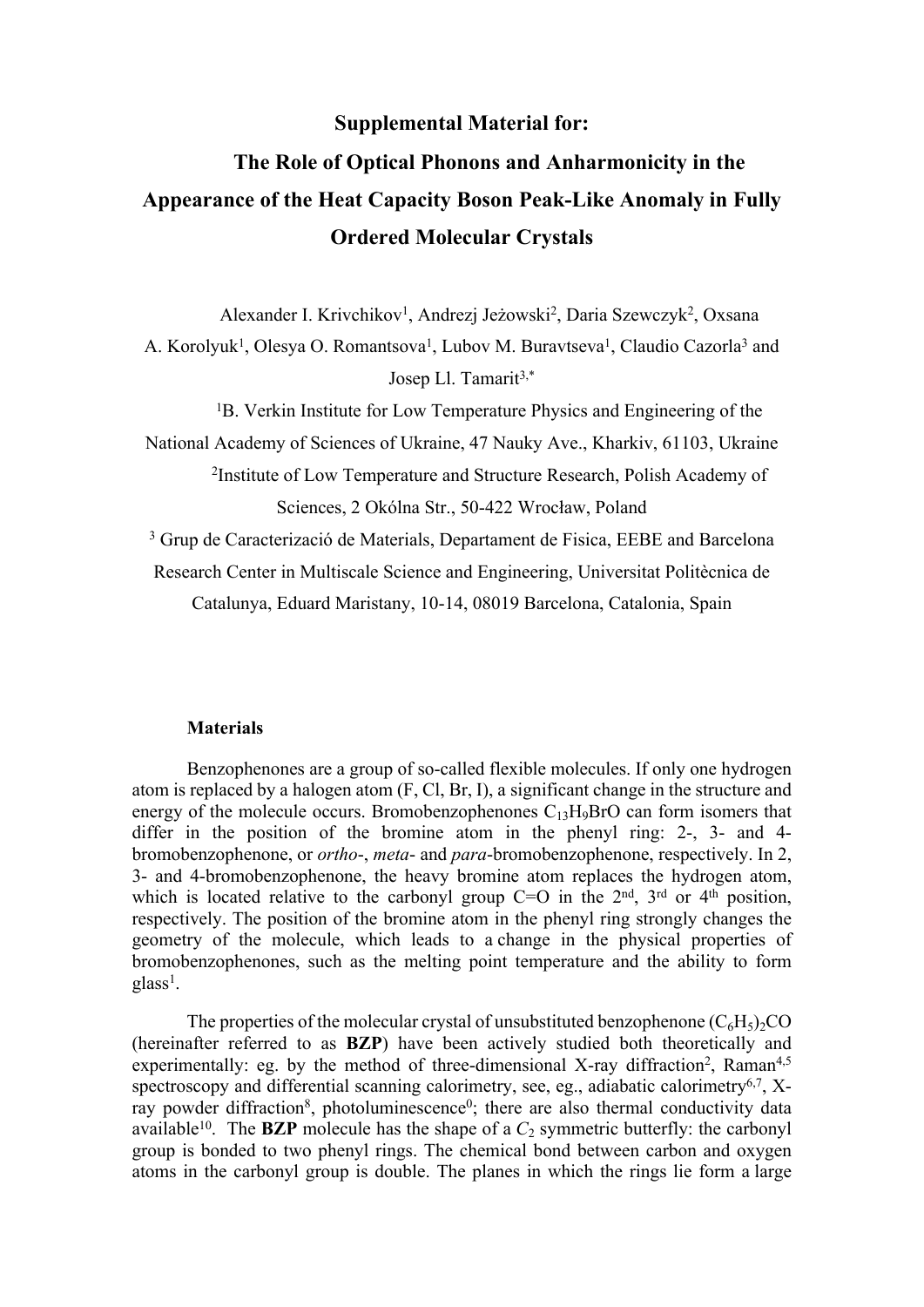dihedral angle. According to the structural data, the **BZP** molecular crystal displays polymorphism [8, 11], the fully ordered stable  $\alpha$  phase is orthorhombic  $(P2_12_12_1)^{2,11}$ , while the fully ordered metastable  $\beta$  phase is monoclinic  $(C2/c)^{12}$ . The unit cell of the  $\alpha$ phase of benzophenone contains 4 molecules  $(Z = 4)^8$ ; melting point  $T_m = 323.9$  K<sup>4</sup>. Upon very rapid cooling, liquid benzophenone can be obtained in the molecular glass state<sup>3</sup> below the glass transition temperature,  $T_g \approx 211.7$  K. When heated, the glass passes into a supercooled liquid, and then into the β phase at  $T \approx 250-263$  K<sup>4</sup>; in the work of ref. 13, the transition temperature  $T = 243$  K was found. The  $\beta \rightarrow \alpha$  transition is irreversible and proceeds easily at 275–285 K <sup>13</sup>. In the present work, we investigated the heat capacity of the  $\alpha$  phase of **BZP** in the temperature range 0.39 to 9 K.

Due to the presence of a heavy bromine atom, the shape of the 2 bromobenzophenone molecule (hereinafter referred to as **2-**BrBZP) in the molecular crystal is characterized by a strong asymmetry of the torsion angles of the two phenyl rings, see, *eg.*, refs. 1 and 14. In optical studies of the phosphorescence of the **2-**BrBZP crystal<sup>15</sup>, the conformational parameters of the molecule were studied, and it was shown that they strongly change with temperature, due to which **2-**BrBZP shows unusual properties in the condensed state. In the stable crystalline phase **2-**BrBP has a monoclinic  $P2_1/a$  structure,  $Z = 4$  <sup>15,16</sup>. The melting point obtained by differential scanning calorimetry upon heating the crystal is  $318 K<sup>-1</sup>$ , the work or ref. 17 indicated that temperature is  $316.5$  K. 2-BrBZP shows very unusual resistance to crystallization<sup> $1,1,5,18$ </sup>. It was found that the cooling of the liquid phase leads to a distinct glass transition process, which begins (onset) at  $T_g = 225.1 \text{ K}^1$ . Recently, by the methods of infrared spectroscopy and differential scanning calorimetry (FT-IR spectroscopy and DSC), the emergence of a new polymorphic metastable phase was discovered, which was formed at a temperature of 245 K during the heating of the glass state<sup>17</sup>. The structure of the metastable phase, which melts at 301 K and passes into the stable phase at room temperature<sup>17</sup>, has been recently reported<sup>19</sup>. Crystal **2-**BrBZP has a low-frequency optical branch in its spectrum

It is known that molecular 3-bromobenzophenone (hereinafter referred to as **3-** BrBZP) melts at 81 °C as described in CRC<sup>20,21</sup>. **3-**BrBZP crystals were investigated using X-ray diffraction, integrated phosphorescence spectrometry and *ab initio* calculations. It was shown that crystalline **3-**BrBZP has an orthorhombic *Pbca* structure,  $Z = 8^{20}$ . Anomalies were found in the phosphorescence spectra of **3-**BrBZP crystals, which may be a consequence of the structural features of both the molecule itself and the  $crystal<sup>22</sup>$ .

The properties of the molecular crystal of 4-bromobenzophenone (hereinafter referred to as **4-**BrBZP) have been studied quite actively: there are structural data 23,24 , differential scanning calorimetry data, IR and Raman vibrational spectra<sup>1</sup>, phosphorescence spectra<sup>25</sup>, as well as data on thermal conductivity26,27. Crystalline **4-** BrBZP exhibits polymorphism. Studies using X-ray diffractometry<sup>25</sup> showed that the stable polymorph has a monoclinic  $P2_1/c$  structure,  $Z = 4$ ,  $T_m = 355.2$  K, and the metastable polymorph has a triclinic  $P\overline{1}$  structure,  $Z = 2$ ,  $T<sub>m</sub> = 354.0$  K. The peculiarity of these two polymorphic modifications is that in the triclinic polymorph in the chain of molecules there is an alternation of molecules one after another, while in the monoclinic polymorph there is an alternation of pairs of molecules<sup>24,25</sup>.

## **Preparation of samples**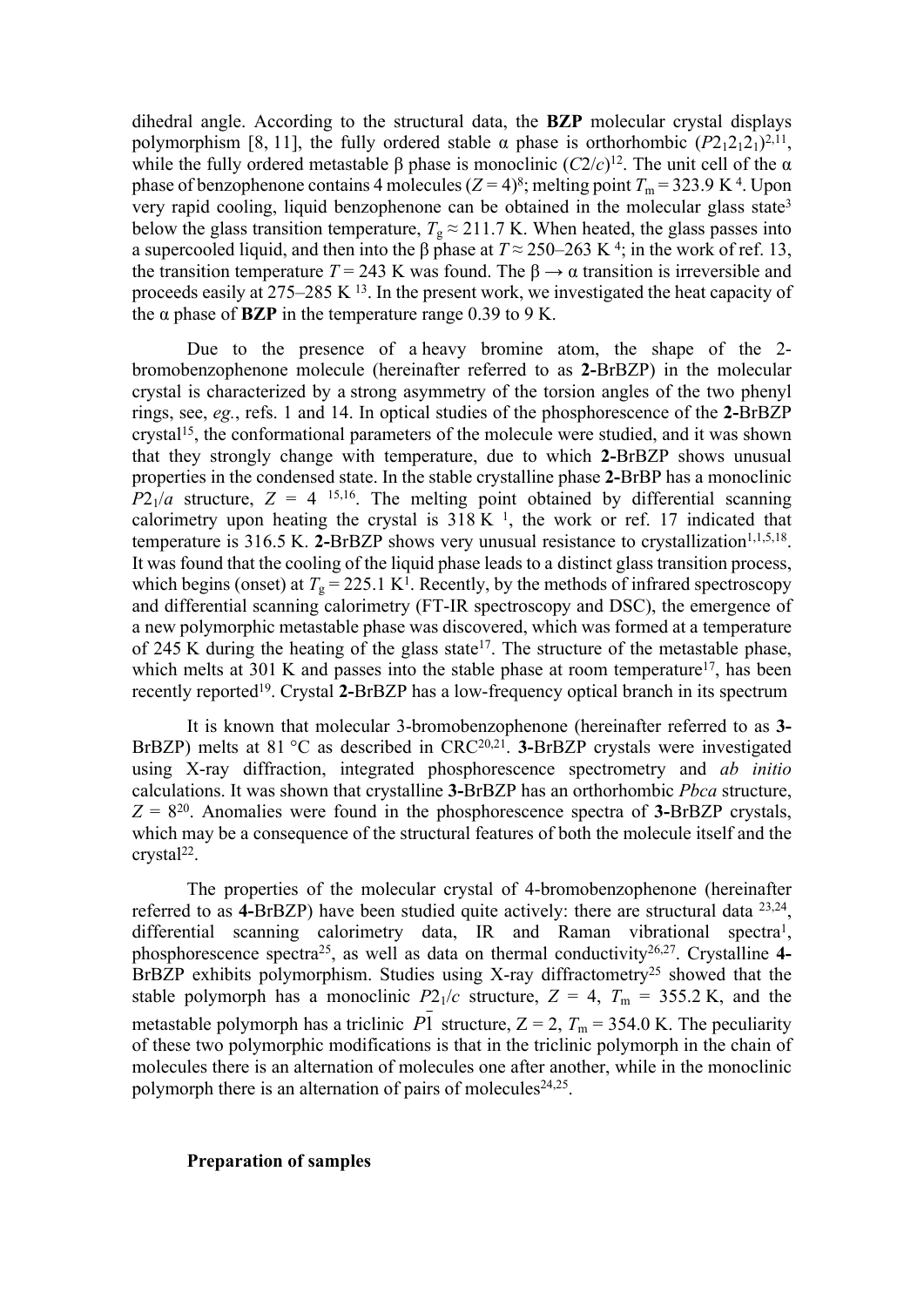The benzophenone source material was of the grade "technically pure" (Shostka chemical reagents factory, former USSR). The original material was subjected to purification using the zone melting procedure. The rate of progress of the ampoule during that process was 10 mm per hour; the number of zone melting passes was about 50. Cooloff of the areas above and under the melting zone was provided with room-temperature water flow cooled shields. Purity of the final **BZP** material was checked by phosphorescence spectra. A **BZP** single crystal has been grown in a glass ampoule (pumped down to 10-3 Torr) with narrowed end where crystal seeds emerged and grew. In order to obtain single crystal, the standard (Bridgman) procedure was employed: the ampoule with the melt was slowly (at a rate about 0.5 mm/h) driven through a furnace with stabilized temperature gradient. The newly grown crystal was submitted to an additional annealing. The crystal, grown according to the above procedure, belong to the stable  $\alpha$  modification.

To grow a **2-**BrBZP single crystal, we took the starting material of the "pure" (Shostka chemical reagents factory, former USSR). For additional purification of the substance, the method of multiple recrystallization from ethanol solution was used. Crystals grew during 5–6 days. The resulting single crystals had typical dimensions 1×5×8 mm<sup>3</sup> . Check phosphorescence measurements showed very low concentrations of lattice defects. Larger single crystals  $(10\times10\times15 \text{ mm}^3)$  were grown from seeds in a supercooled phase according to the known procedure<sup>28</sup>. A transparent, colorless single crystal with a nice cut was chosen to measure the heat capacity.

The starting material for the preparation of a sample of stable polymorph **4-**BrBZP was a "pure" (L'vov chemical reagents factory, former USSR). Additionally, the substance was purified by the method of gradient sublimation. **4-**BrBZP obtained by sublimation had a monoclinic structure  $P2<sub>1</sub>/c$  and was a mechanical mixture of small needle-shaped crystallites with typical sizes  $(0.2-0.3) \times (0.3-0.5) \times (0.5-1)$  mm<sup>3</sup>. To obtain a bulk sample, this **4-**BrBZP powder substance was pressed in several stages, during which the powder was admitted into the container in portions and compacted. A sample of the metastable polymorph **4-**BrBZP was obtained by the Bridgman method and consisted of a single crystal of the triclinic structure [24] with the size of  $5\times3\times2$  mm<sup>3</sup>.

To obtain **3-**BrBZP samples, we used Aldrich material in the form of a powder with purity of 98 %, which was subjected to two successive sublimation purifications by the method of gradient sublimation. The purification method was the same as for **4-** BrBZP. The samples obtained as a result of sublimation were polycrystals with an average size of  $0.5 \times 0.5 \times 0.5$  mm<sup>3</sup>, had a generally globular shape without a clear edge. A bulk polycrystalline sample was obtained by pressing, similar to the sample of stable polymorph **4-**BrBZP. Attempts to grow a bulk crystal by the Bridgman method or from a solution with various solvents did not give a positive result.

## **Experimental methods**

Heat capacity *Cp* measurements of 2-BrВZР, 3-BrBZP and two 4-BrBZP polymorphs were carried out using the physical property measurement system (PPMS) manufactured by Quantum Design Inc. with the option for measuring heat capacity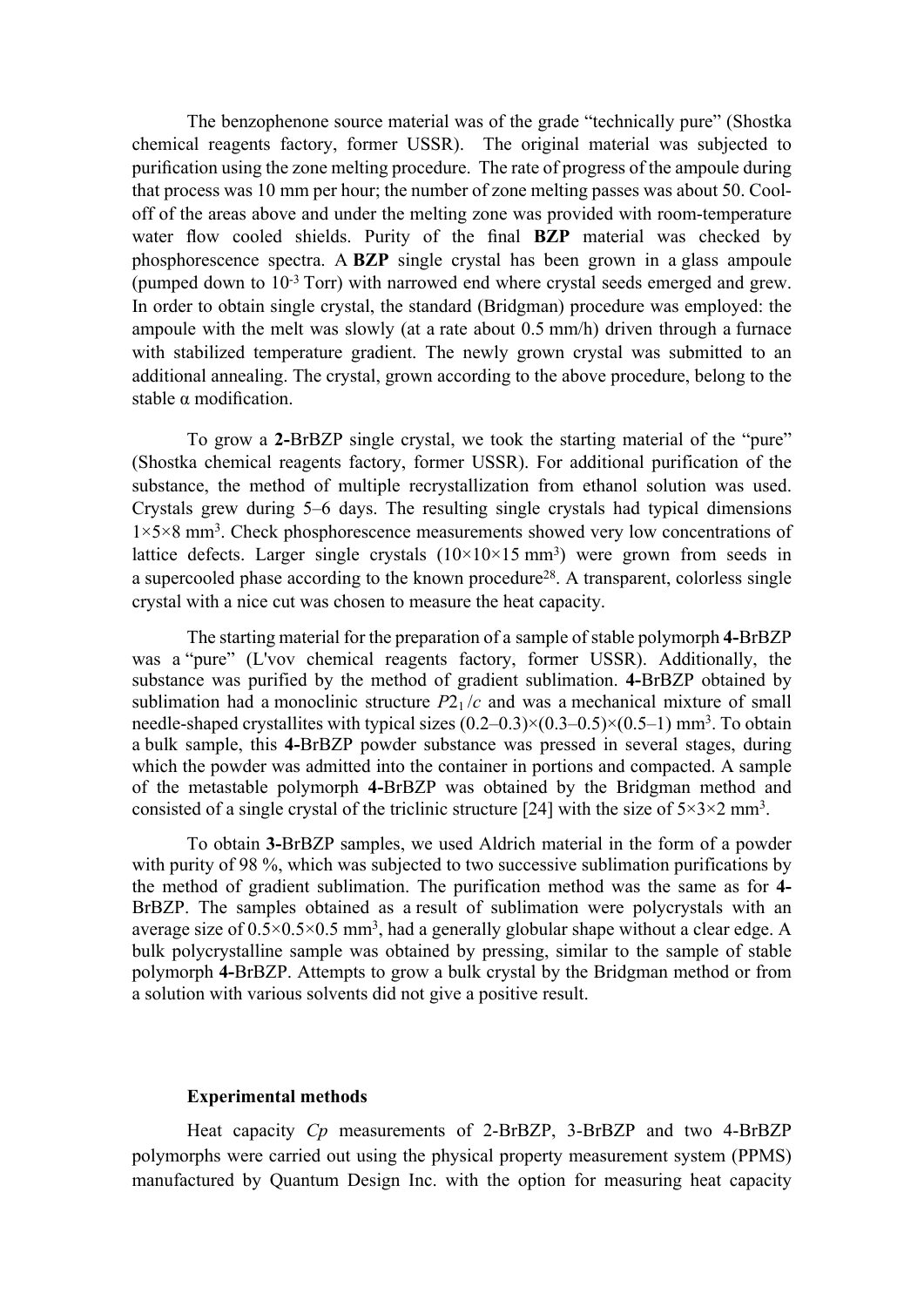(relaxation-type calorimeter). A detailed description of the setup and measurement process is given in ref. 29. Despite the fact that the experiments were carried out in the temperature range 1.8–300 K, a narrower region of low temperatures is of interest for discussion henceforth. Measurements of the heat capacity *Cp* of BP at temperatures of 0.39–9 K were also carried out using the system (PPMS, Quantum Design) equipped with a 3He refrigeration option<sup>29</sup>.

# **Computational methods. First-principles calculations based on density functional theory (DFT)**

Density functional theory (DFT) calculations<sup>30</sup> based on the PBE functional<sup>31</sup> were performed with the VASP software<sup>32</sup>. Long-ranged dispersion interactions were captured with the DFT-D3 method<sup>33</sup>. Wave functions were represented in a plane-wave basis truncated at 650 eV and a Monkhorst–Pack k-point grid of  $2 \times 2 \times 4$  ( $2 \times 4 \times 4$ ) was employed for integrations within the first Brillouin zone of the stable BZP and 4-BrBZP phases (metastable 4-BrBZP phase). Phonon calculations were performed within the harmonic approximation by means of density functional perturbation theory calculations  $(\Box$  point) [32] and the small displacement method (full phonon spectrum) [34]. Heat capacities were subsequently estimated within the quasi-harmonic approximation by using dense  $\Box$ -centered k-point meshes of  $16 \times 16 \times 16$  for sampling of the first Brillouin zone<sup>30,34</sup>.

In order to get rid of the vibrational phonon instabilities appearing in the phonon spectra of the analyzed molecular crystals at normal pressure, we considered an external hydrostatic pressure of  $\approx$ 2 GPa in our calculations. The only expected physical changes deriving from such a pressure-induced vibrational stabilization are a generalized increase in the vibrational energy levels (e.g., the first optical  $\Box$  phonon mode in 4-BrBZP(T) moves from 4.31 at normal pressure to 6.75 meV at  $\approx$ 2 GPa) and a consequent upwards shift in the characteristic temperatures  $\Theta_D$  (i.e., the Debye temperature) and  $T_{\text{max}}$  (i.e., the temperature at which the Boson-like heat capacity anomaly appears).

Specifically, based on the outcomes of elastic-constant DFT calculations we estimated a Debye temperature of 392 and 425 K for pressurized 4-BrBZP(T) and 4-BrBZP(M), respectively, while the corresponding experimental values are 80 and 82 K. Thus, at the qualitative level, the agreement between our experiments and calculations is satisfactory in the sense that we theoretically reproduce the fundamental  $\Theta_D$  differences among the two 4-BrBZP polymorphs. Likewise, we computed a  $T_{\text{max}}$  of 12.2 (+/-0.5) and 13.5(+/-0.5) K for pressurized 4-BrBZP(T) and 4-BrBZP(M), respectively (see inset in the Supplementary Figure S1), while the corresponding experimental values are  $6.7$  ( $+/-0.3$ ) and 6.9 (+/-0.3) K. Moreover, in our DFT calculations we find that in agreement with the experiments the  $C/T^3$  maximum is slightly larger in 4-BrBZP(T) than in 4-BrBZP(M) (see Supplementary **Fig.S1**), and in the scaled  $C/T^3/(C/T^3)$ <sup>max</sup> vs.  $T/T^{\text{max}}$  representation the agreement between our calculations and the experiments can be considered as practically quantitative.

Thus, overall the qualitative agreement between our experiments and DFT calculations for the vibrational and heat capacity properties of the analyzed molecular crystals can be regarded as highly satisfactory (see Supplementary **Fig.S1**)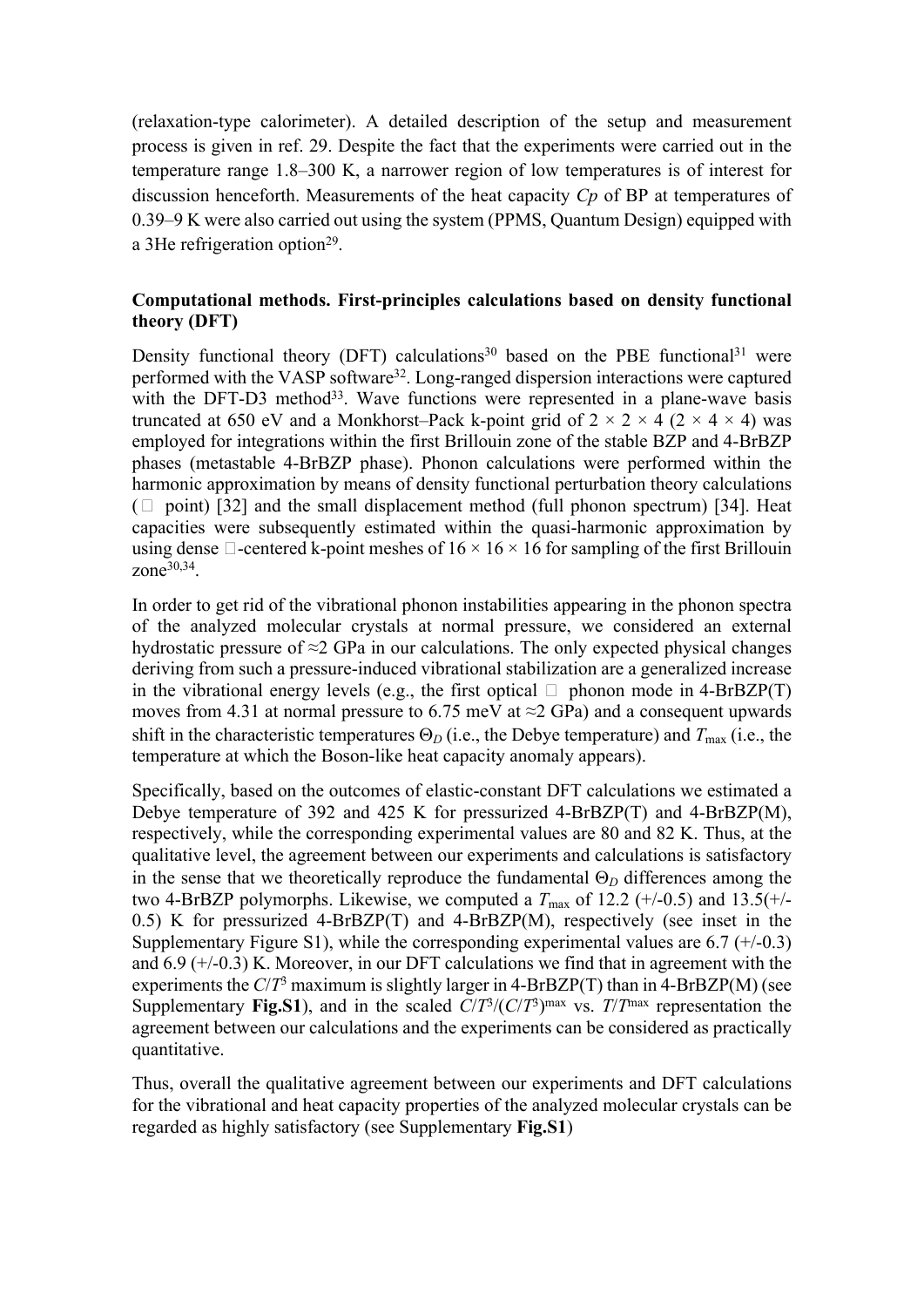

**Supplementary Fig.S1**: Calculated heat capacity of pressurized 4-BrBZP(M) and 4- BrBZP(T). In the scaled  $C/T^3/(C/T^3)$ <sup>max</sup> vs.  $T/T^{\text{max}}$  representation, the quantitative agreement between the DFT calculations (solid lines) and experiments (solid points) is very good. In the non-scaled  $C/T<sup>3</sup>$  vs. *T* representation (inset), the agreement between the experiments and DFT calculations is not quantitative due to the artificial pressurization considered in the calculations; however, the qualitative agreement between the experiments and DFT calculations is fairly good (i.e., the Boson peak-like is larger for 4- BrBZP(T) than for 4-BrBZP(M) and the temperatures at which they appear in both systems are very similar).

### **References**

- (1) Babkov, L. M.; Baran, J.; Davydova, N. A.; Drozd, D.; Pyshkin, O. S.; Uspenskiy, K. E. Influence of the bromo group on the vibrational spectra and macroscopic properties of benzophenone derivatives. *J. Mol. Struct*. **2008**, *887*, 87–91.
- (2) Fleischer, E. B.; Sung, N.; Hawkinson, S. Crystal structure of benzophenone. *J. Phys. Chem.* **1968,** *72*, 4311–4312.
- (3) Davydova, N. A.; Mel'nik, V. I.; Nelipovitch, K. I.; Drozd, M. Structural phase transitions and phosphorescence spectra in benzophenone. *J. Mol. Struct*. **2000,** *555,* 187–190.
- (4) Davydova, N. A.; Mel'nik, V. I.; Nelipovitch, K. I.; Baran, J. Low-frequency Raman scattering from glassy and supercooled liquid benzophenone. *J. Mol. Struct*. **2001,**  *563*, 105–109.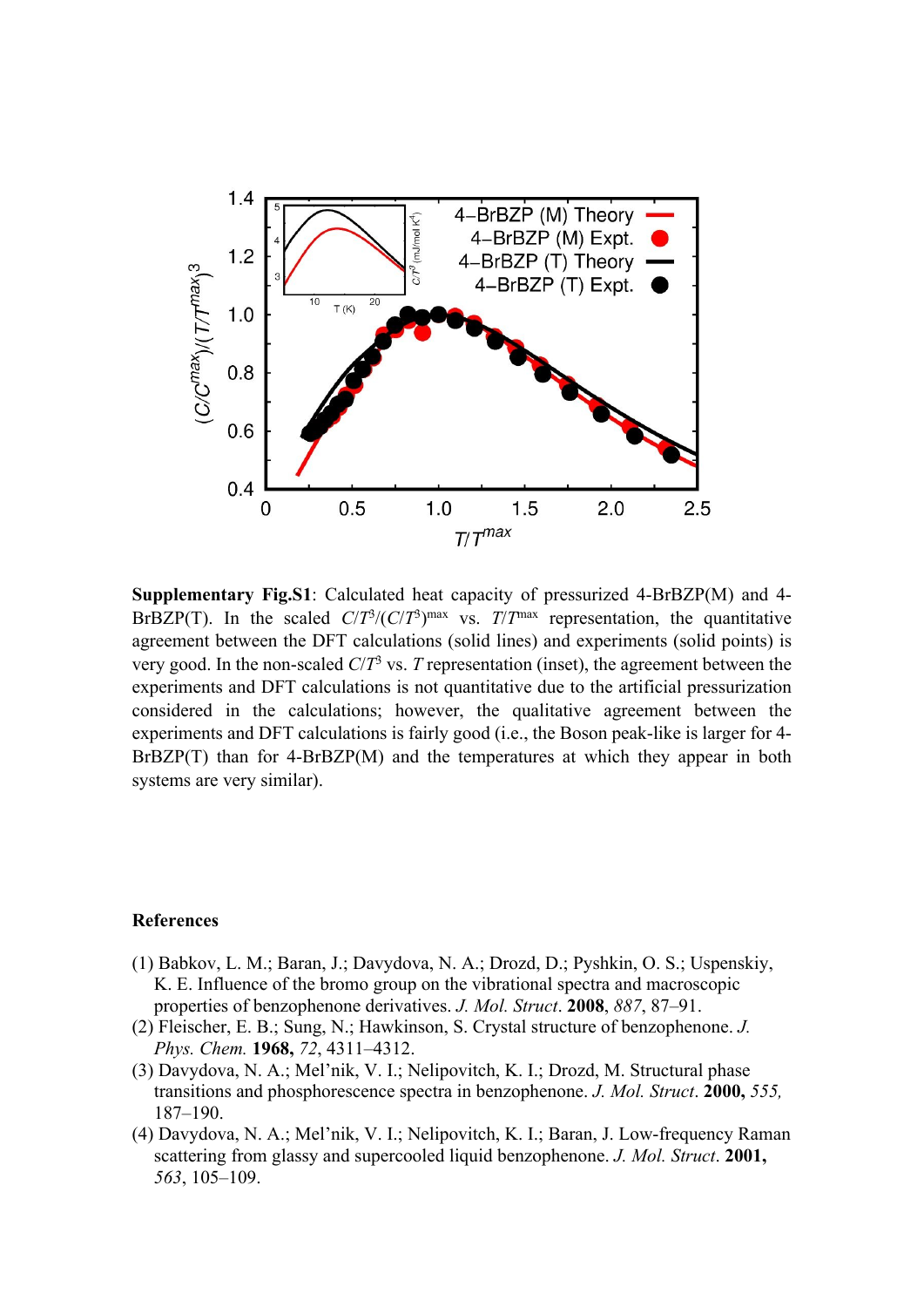- (5) Davydova, N. A.; Mel'nik, V. I.; Nelipovich, K. I.; Baran, Y.; Drozd, M. The boson peak and nanostructure of vitreous benzophenone. *Solid State Phys*. **2001**, *43,* 1589– 1593.
- (6) Hanaya, M.; Hikima, T.; Hatase, M.; Oguni, M. Low-temperature adiabatic calorimetry of salol and benzophenone and microscopic observation of their crystallization: finding of homogeneous-nucleation-based crystallization. *J. Chem. Thermodyn*. **2002**, *34*, 1173–1193.
- (7) Chirico, R. D.; Knipmeyer, S. E.; Steele, W. V. Heat capacities, enthalpy increments, and derived thermodynamic functions for benzophenone between the temperatures 5K and 440K. *J. Chem. Thermodyn*. **2002,** *34*, 1885–1895.
- (8) Kutzke, H.; Klapper, H.; Hammond, R. B.; Roberts, K. J. Metastable β-phase of benzophenone: independent structure determinations via X-ray powder diffraction and single crystal studies. *Acta Cryst B* **2000**, *56*, 486–496.
- (9) Davydova, N. A.; Mel'nik, V. I.; Nelipovitch, K.; Baran, J.; Kukielski, J. I. Heterogeneous structure of glassy benzophenone. *Phys. Rev. B* **2002,** *65***,** 094201.
- (10) Jeżowski, A.; Strzhemechny, M. A.; Krivchikov, A. I.; Pyshkin, O. S.; Romantsova, O. O.; Korolyuk, O. A.; Filatova, A. Thermoactivated heat transfer mechanism in molecular crystals: Thermal conductivity of benzophenone single crystals. *AIP Advances* **2019,** *9*, 015121.
- (11) Lobanova, G. M. Molecular and crystal structure of benzophenone. *Soviet Physics Crystallography,* **1968,** *13*, 856–858.
- (12) Kutzke, H.; Klapper, H.; Hammond, R. B.; Roberts, K. J. Metastable β-phase of benzophenone: independent structure determinations via X-ray powder diffraction and single crystal studies. *Acta Cryst. B* **2000**, *56*, 486–496.
- (13) Babkov, L.; Baran, J.; Davydova, N. A.; Mel'nik, V. I.; Uspenskiy, K. E. Raman spectra of metastable phase of benzophenone. *J. Mol. Struct*. **2006,** *792*, 73–77.
- (14) Avdeenko, A. A.; Pyshkin, O. S.; Eremenko, V. V.; Strzhemechny, M. A.; Buravtseva, L. M.; Romashkin, R. V. Photoluminescence of orthobromobenzophenone. *Low Temp. Phys*. **2006,** *32*, 1028–1034.
- (15) Pyshkin, O. S.; Buravtseva, L. M.; Baumer, V. N.; Romashkin, R. V.; Strzhemechny, M. A.; Zloba D. I. Structure and low-temperature time-resolved phosphorescence spectra of crystalline and glassy 2-bromobenzophenone. *Low Temp. Phys*. **2009,** *35*, 580–588.
- (16) Baumer, V. N.; Romashkin, R. V.; Strzhemechny, M. A.; Avdeenko, A. A.; Pyshkin, O. S.; Zubatyuk, R. I.; Buravtseva, L. M. 2-Bromobenzophenone. *Acta Crystallographica Section E: Structure Reports Online*, **2005,** *61*, o1170– o1172.
- (17) Baran, J.; Davydova, N. A.; Drozd, M. Discovery of a new polymorphic phase of ortho-bromobenzophenone. *Chem. Phys. Lett.* **2015**, *621*, 18–21.
- (18) Buravtseva, L. M.; Pyshkin, O. S.; Strzhemechny, M. A.; Avdeenko, A. A. Phosphorescence of vitreous 2-bromobenzophenone. *Low Temp. Phys*. **2008,**  *34*, 466–469.
- (19) Romanini, M.; Rietveld, I. B.; Barrio, M.; Negrier, Ph.; Mondieig, D.; Macovez, R.; Céolin, R.; Tamarit, J. Ll. Uniaxial negative thermal expansion caused by π-π interactions in polymorphic 2-bromobenzophenone. *Cryst. Growth Des.* **2021,**  *21*, 2167–2175.
- (20) Weast, R. C. *CRC Handbook of Chemistry and Physics*, *66th ed*.; CRC Press, Boca Raton, 1986.